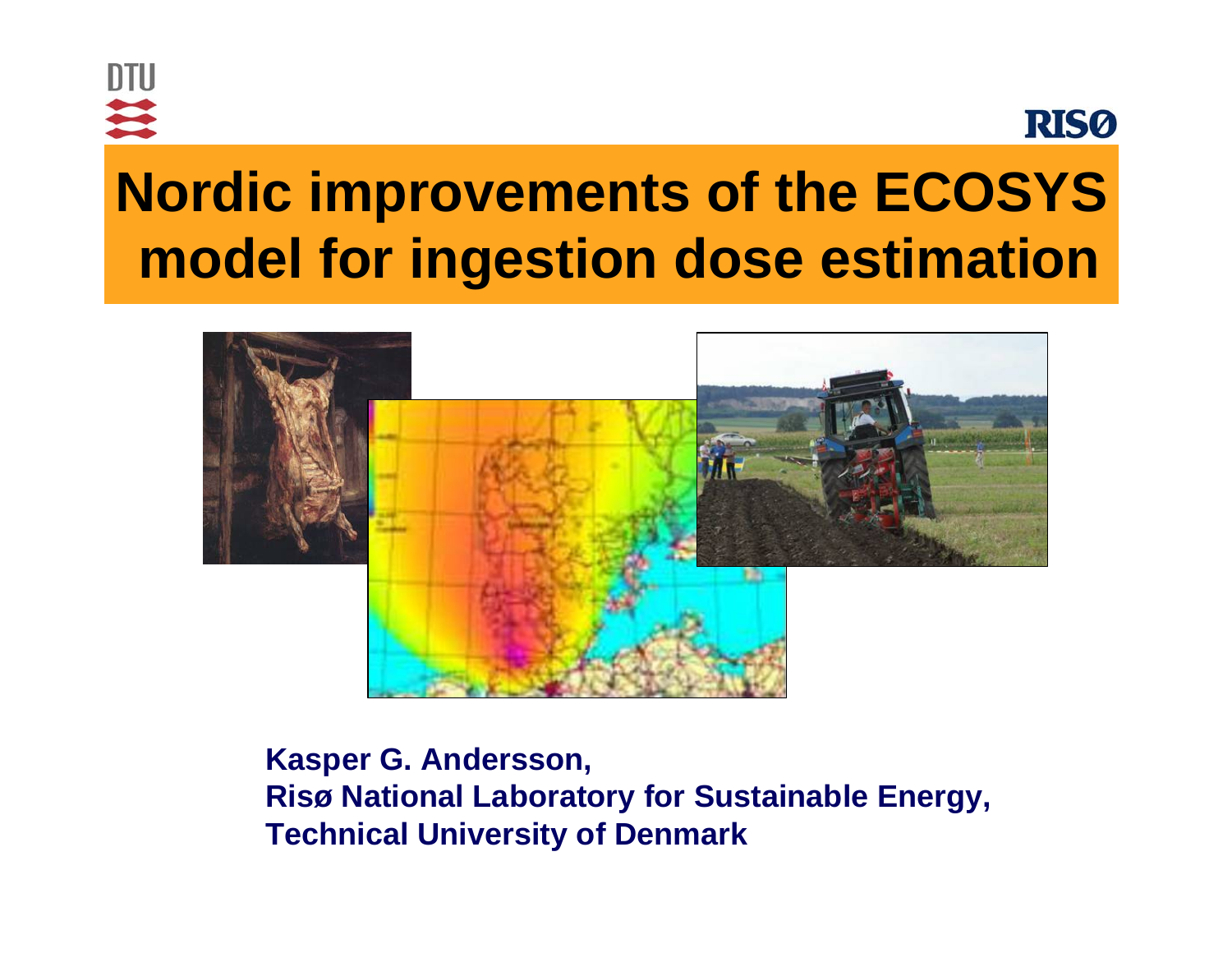



## **ECOSYS model**



Müller, H. & Pröhl, G. (1993). ECOSYS-87: a dynamic model for assessing radiological consequences of nuclear accidents, Health Physics 64(3), pp. 232-252.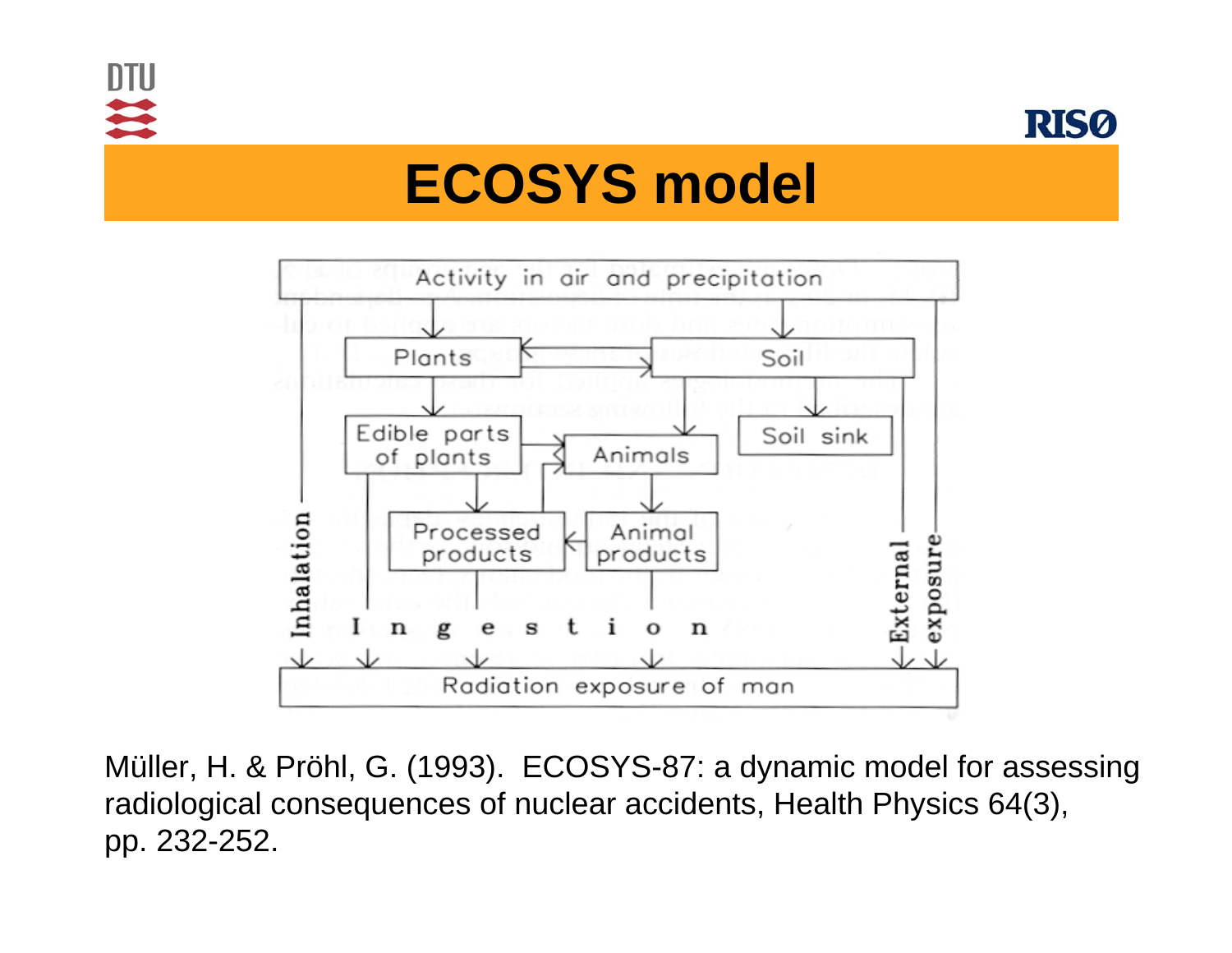



# **NKS PardNor activity**

### **PardNor**

### **PARameters for ingestion Dose models for NORdic areas**

**Andersson, Kasper G. 1; Nielsen, Sven P. 1; Thørring, Håvard 2; Hansen, Hanne S. 2; Joensen, Hans Pauli 3; Isaksson, Mats 4; Kostiainen, Eila 5; Suolanen, Vesa 6 and Pálsson, Sigurður Emil 7**

1 Risø National Laboratory for Sustainable Energy, Technical University of Denmark, P.O. Box 49, DK-4000, Roskilde, Denmark,

2 Norwegian Radiation Protection Authority, P.O.Box 55, 1332 Østerås, Norway,

3 Faculty of Science and Technology, University of Faroe Islands, P.O.

Box 2109, FO-165 Argir, Faroe Islands

4 University of Gothenburg, Department of Radiation Physics, SU/Sahlgrenska, SE 413 45 Göteborg University, Sweden,

5 Radiation and Nuclear Safety Authority, P.O.Box 14, FI-00881 Helsinki, Finland, 6 VTT Technical Research Centre, P.O. Box 1000, FI-02044 VTT, Espoo, Finland, 7 Icelandic Radiation Safety Authority, Raudararstig 10, IS-150 Reykjavik, Iceland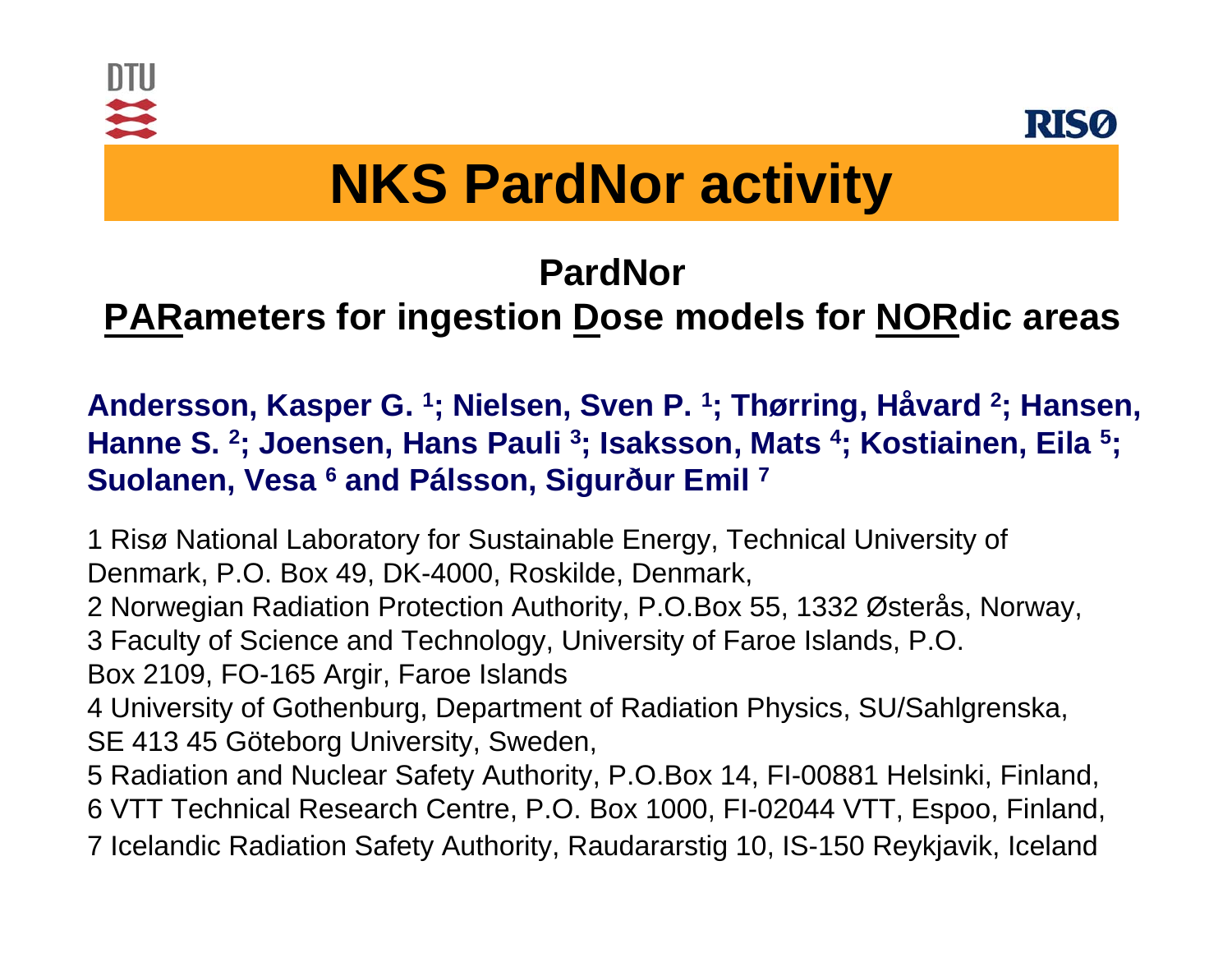



# **NKS PardNor activity**

i) To update ECOSYS, which was developed in the 1980's, and thus includes very little of the host of data generated since Chernobyl. Current default data (e.g., for deposition, post-deposition migration and uptake) do not adequately reflect the knowledge of today.

ii) To target ECOSYS for use in Nordic areas. It was parameterised for South German conditions. Its originators have always recommended revision of site-specific parameters before use in any other area. However, the model is still used in ARGOS and RODOS with defaults.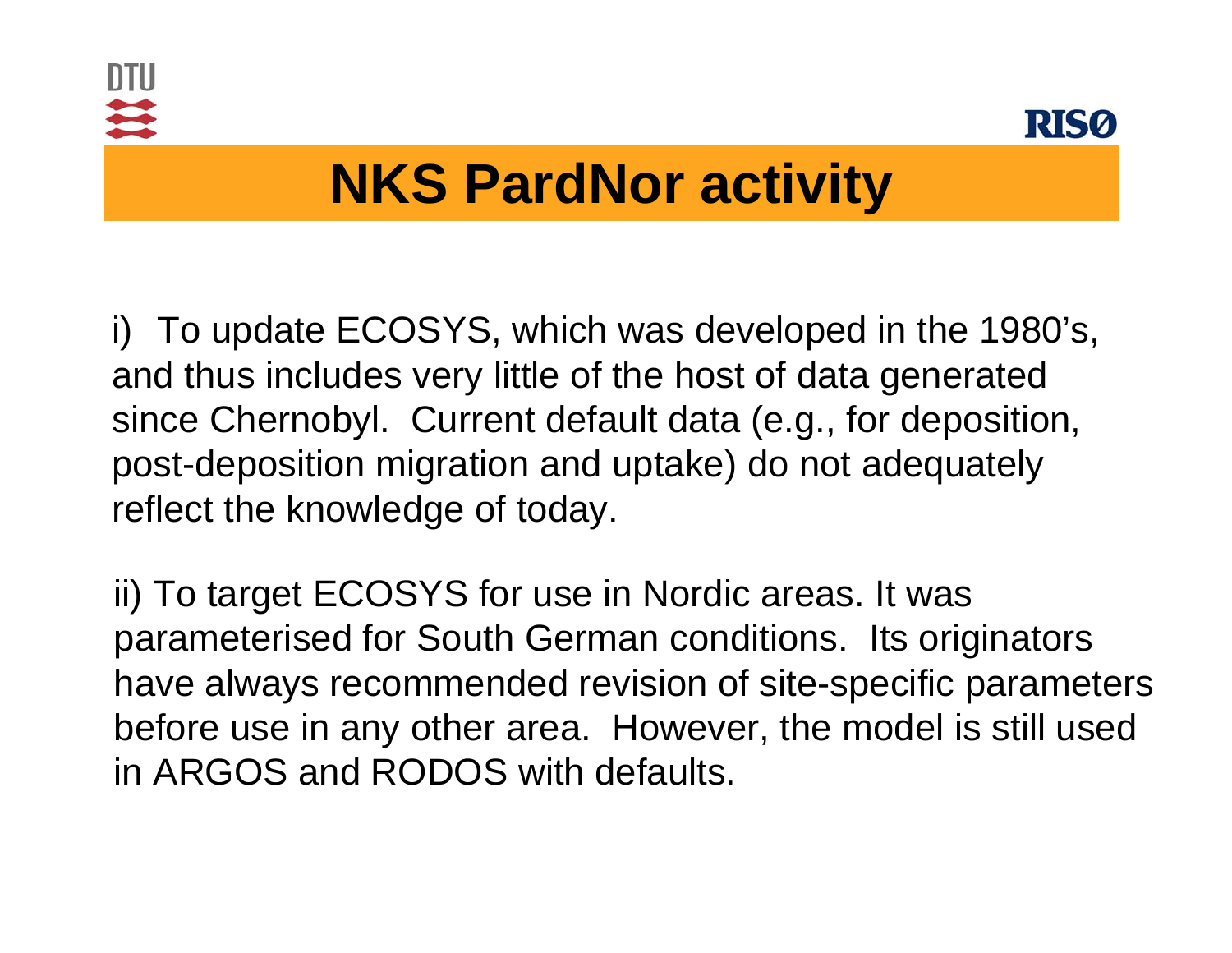



## **NKS PardNor work tasks**

- Analyses of typical diets in different Nordic countries
- Analyses of Nordic import fractions of food products
- Animal feeding regimes in the Nordic countries
- Improved deposition velocity estimates according to particle size
- Seasonal leaf area development in the Nordic countries
- Better leaching rates, fixation rates, desorption rates, resusp. enrich. factor
- Transfer factors in relation to soil classification
- Improved animal metabolism parameters (transfer factors, biolog. half-lives) Improved natural weathering rates (e.g., precipitation, time dependent)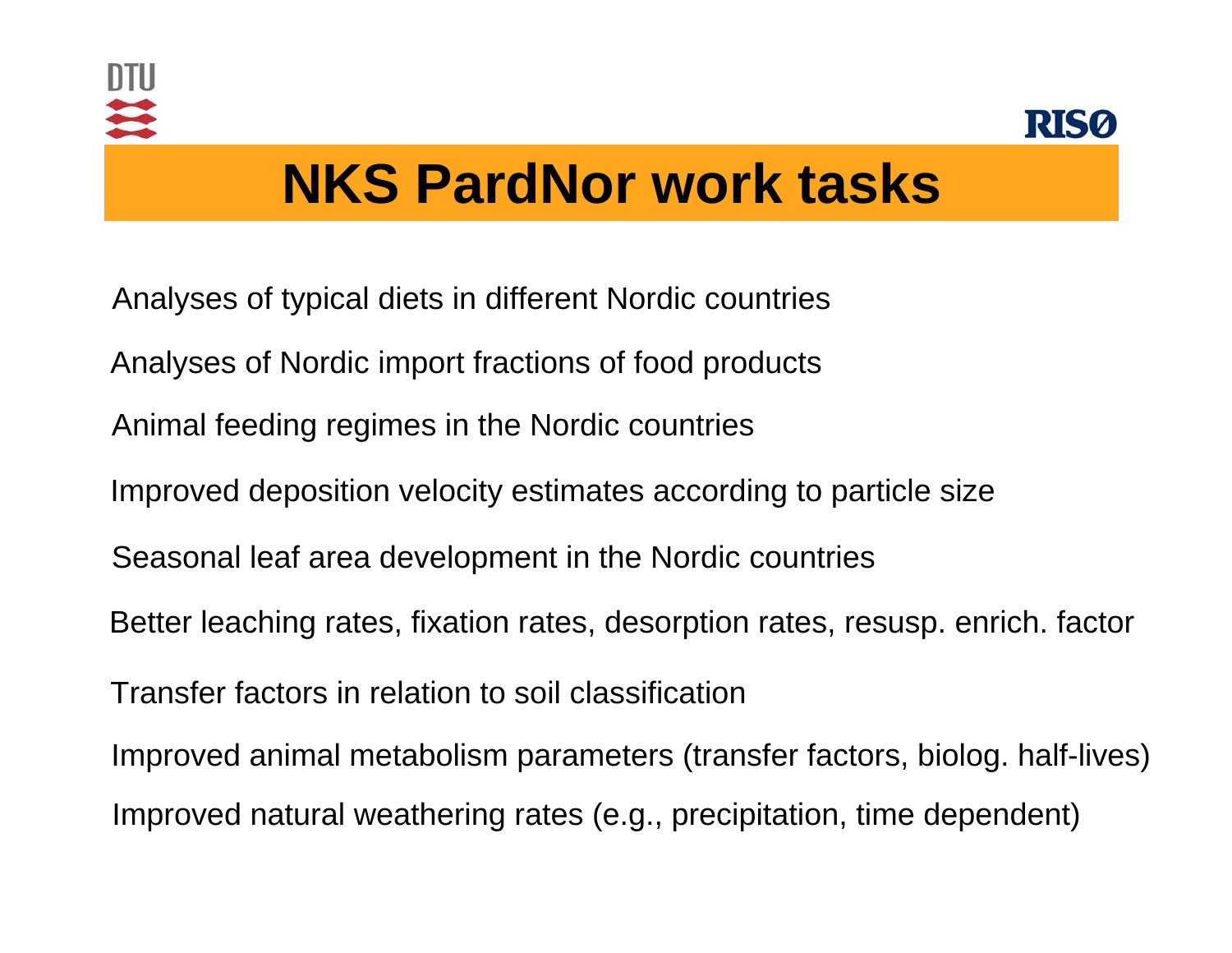



#### **Analyses of typical diets in different Nordic countries**



Consumption of wheat and rye flour in the Nordic countries, compared with the German ECOSYS defaults (average figures for adults - ca. 30 y).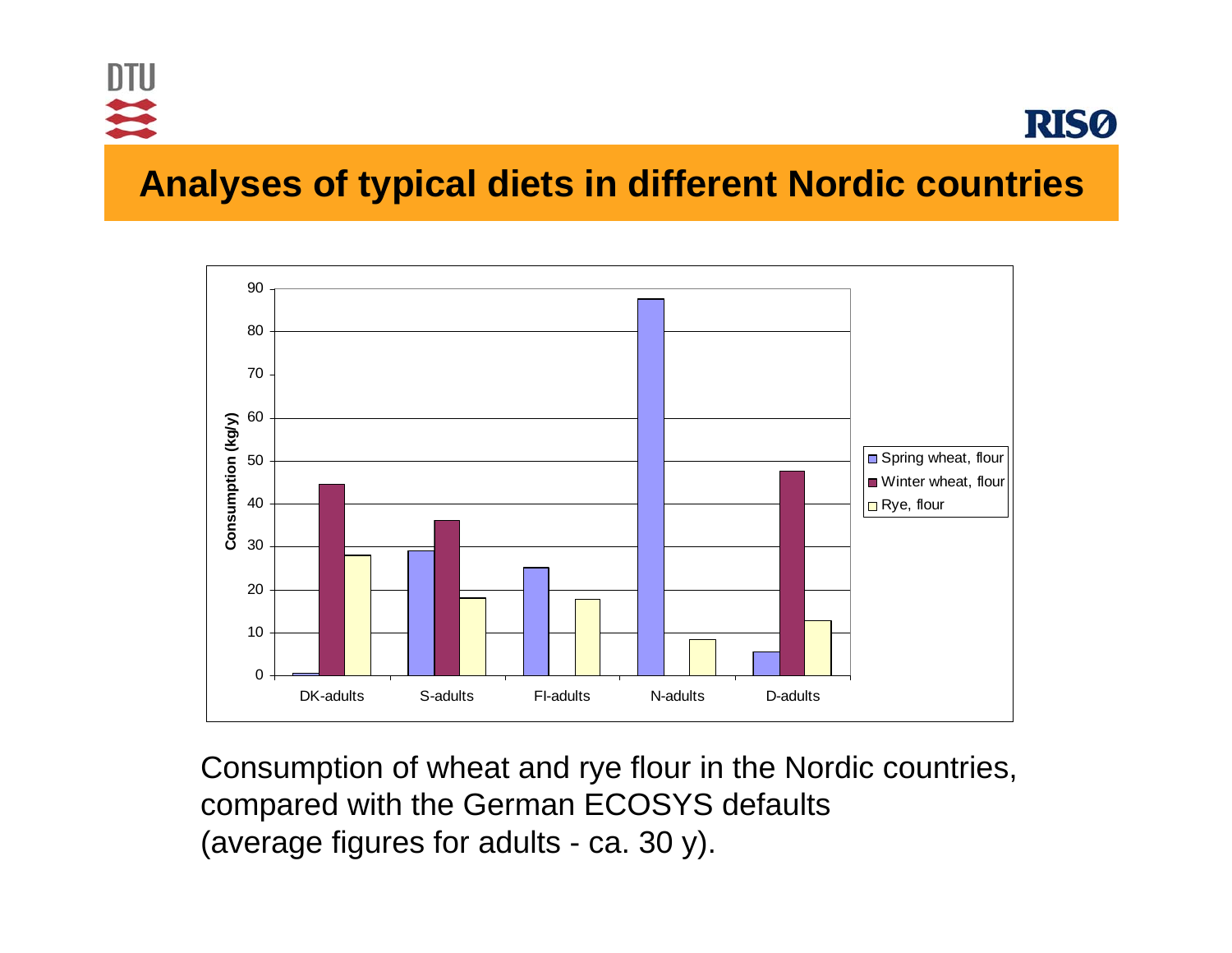



#### **Analyses of typical diets in different Nordic countries**



Consumption of potatoes, leafy vegetables and root vegetables in the Nordic countries, compared with the German ECOSYS defaults (average figures for adults - ca. 30 y).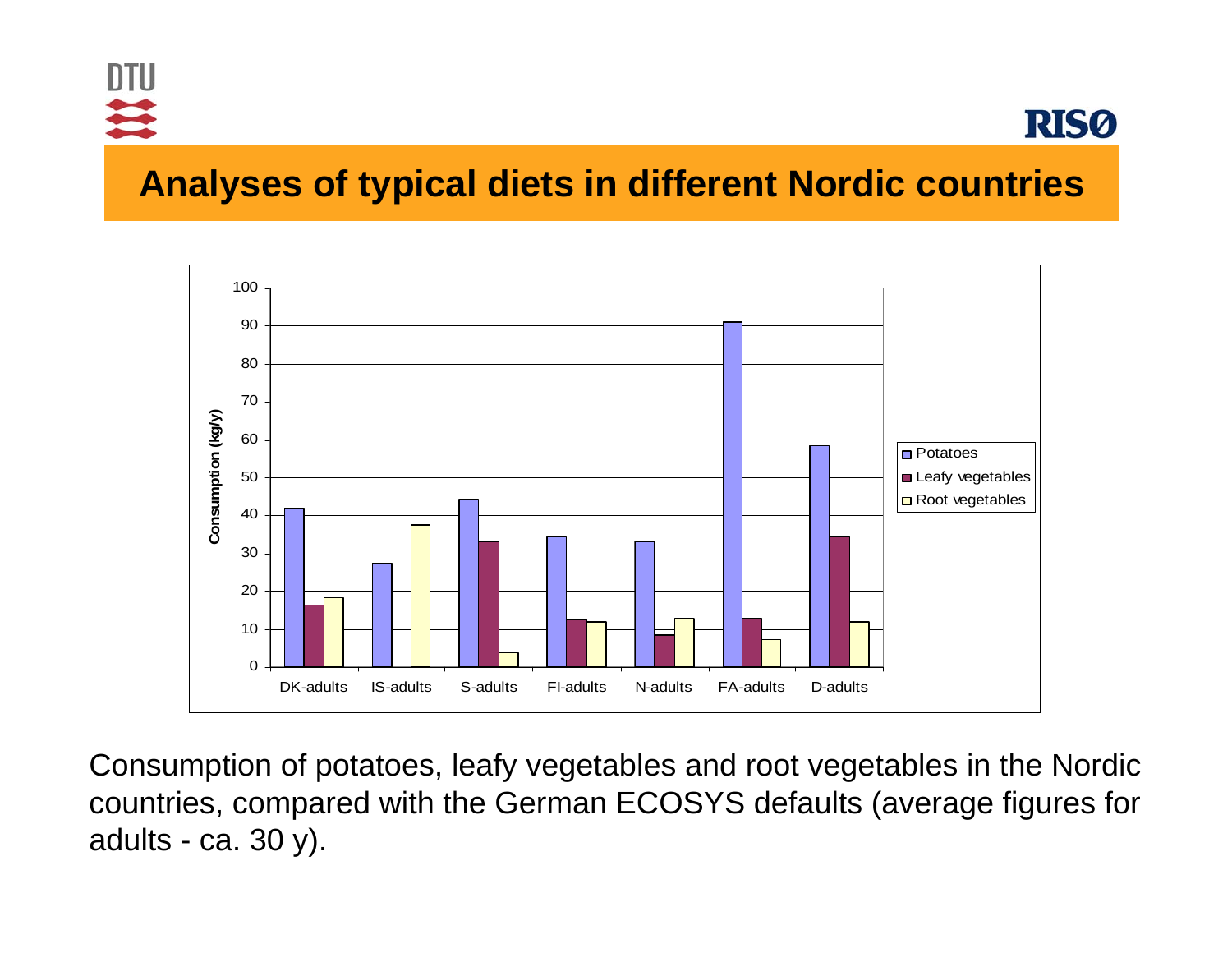

#### **Percentage of consumed foods produced in the country**

|                  | S  | <b>FA</b>   | $\mathbf N$ | <b>DK</b> | $FI$ | <b>IS</b> |
|------------------|----|-------------|-------------|-----------|------|-----------|
| Food item:       |    |             |             |           |      |           |
| Wheat            | 98 | $\sim 0$    | 67          | 60        | 50   | $\sim 0$  |
| Rye              | 99 | $\sim 0$    | 40          | 86        | 15   | $\sim 0$  |
| Potatoes         | 91 | ~10         | 100         | 86        | 96   | 59        |
| Leafy vegetables | 42 | $\sim 0$    | 55          | 75        | 77   | 33        |
| <b>Berries</b>   | 29 | $\sim 0$    | 6           | 10        | 69   | $\sim 0$  |
| Milk             | 98 | 97          | 100         | 90        | 99   | 100       |
| <b>Butter</b>    | 66 | $\mathbf n$ | 98          | 69        | 97   | 99        |
| Cheese           | 60 | $\sim 0$    | 93          | 63        | 66   | 99        |
| <b>Beef</b>      | 68 | ~10         | 95          | 88        | 86   | 98        |
| Pork             | 80 | $\sim 0$    | 95          | 94        | 91   | 96        |
| Lamb             | 33 | $~1$ –65    | 95          | 20        | 30   | 100       |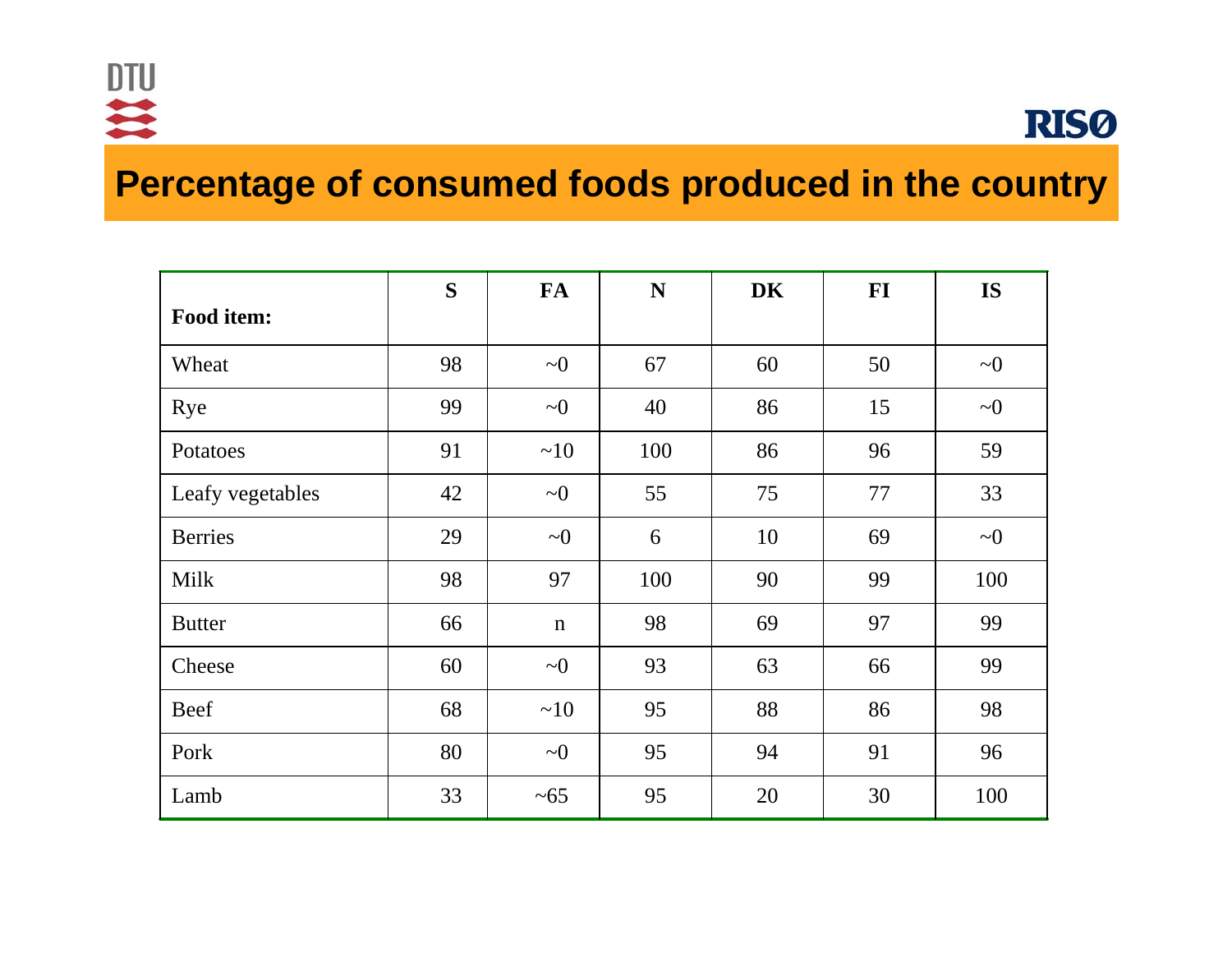



#### **Analyses of typical diets in different Nordic countries**



*Example of estimates of accumulated individual ingestion dose for the average population in each of the Nordic countries (mSv), using location-specific dietary information and import fractions: 'close-up' diagram for the first week after deposition. ECOSYS runs based on the 137Cs air concentrations, rainfall and only dry deposition recorded at Tranvik (Sweden) in the first month after the Chernobyl accident (adults - ca. 30 y).*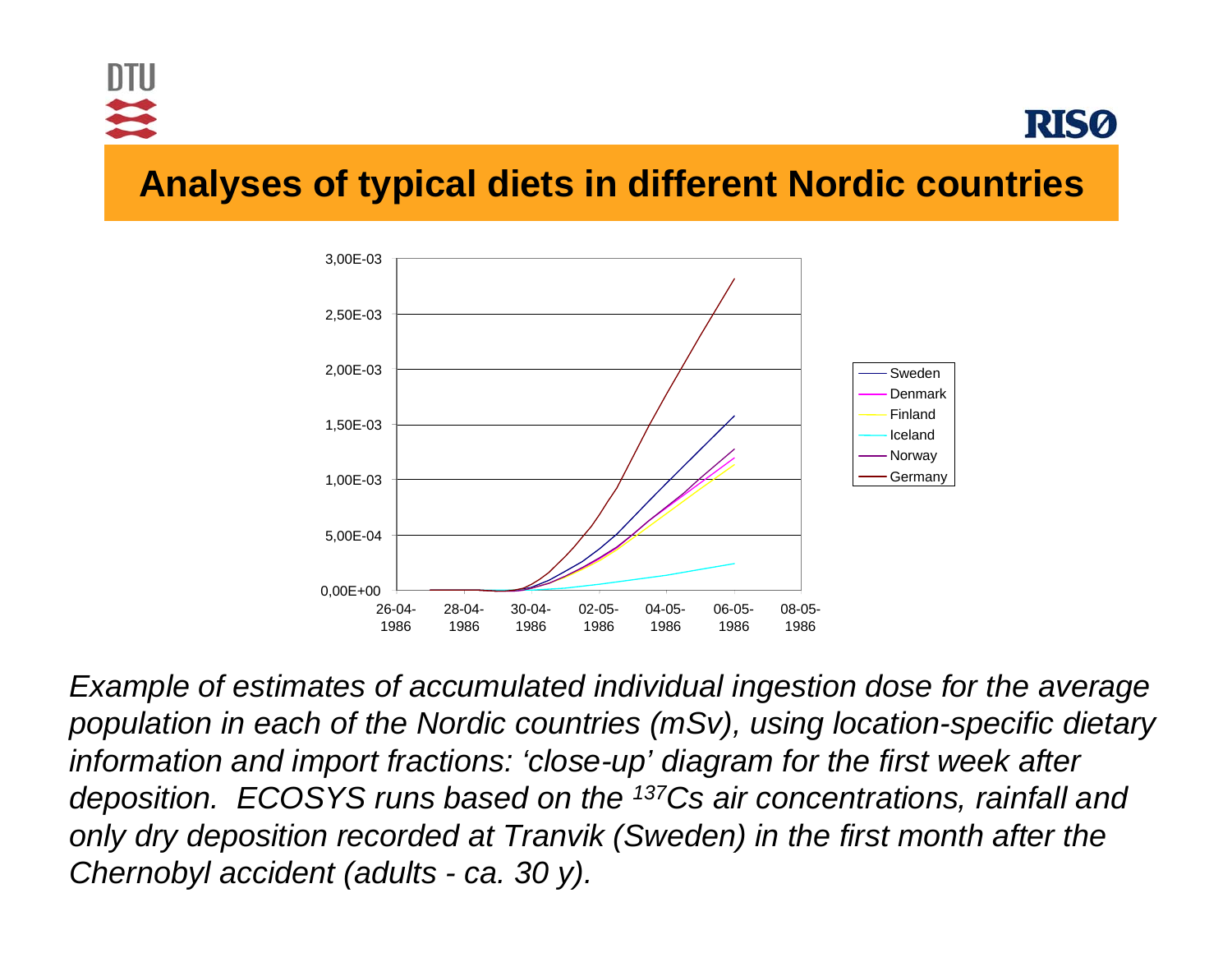



## **Animal feeding regimes**



Norwegian lactating cattle begin their grazing season nearly a month later than assumed in the Bavarian ECOSYS defaults, and end it nearly two months earlier.

#### Example of ECOSYS run (137Cs dry deposition on 1st of May):

| Product       | $Bq/kg$ after 6 months (D) | Bq/kg after 6 months (DK) |
|---------------|----------------------------|---------------------------|
| Cream         | $.810^0$                   | $5.410^{-3}$              |
| <b>Butter</b> | $5.2~10^{-1}$              | $1.5 \times 10^{-3}$      |
| Beef (cow)    | $8.6~10^0$                 | $2.3 \times 10^{-2}$      |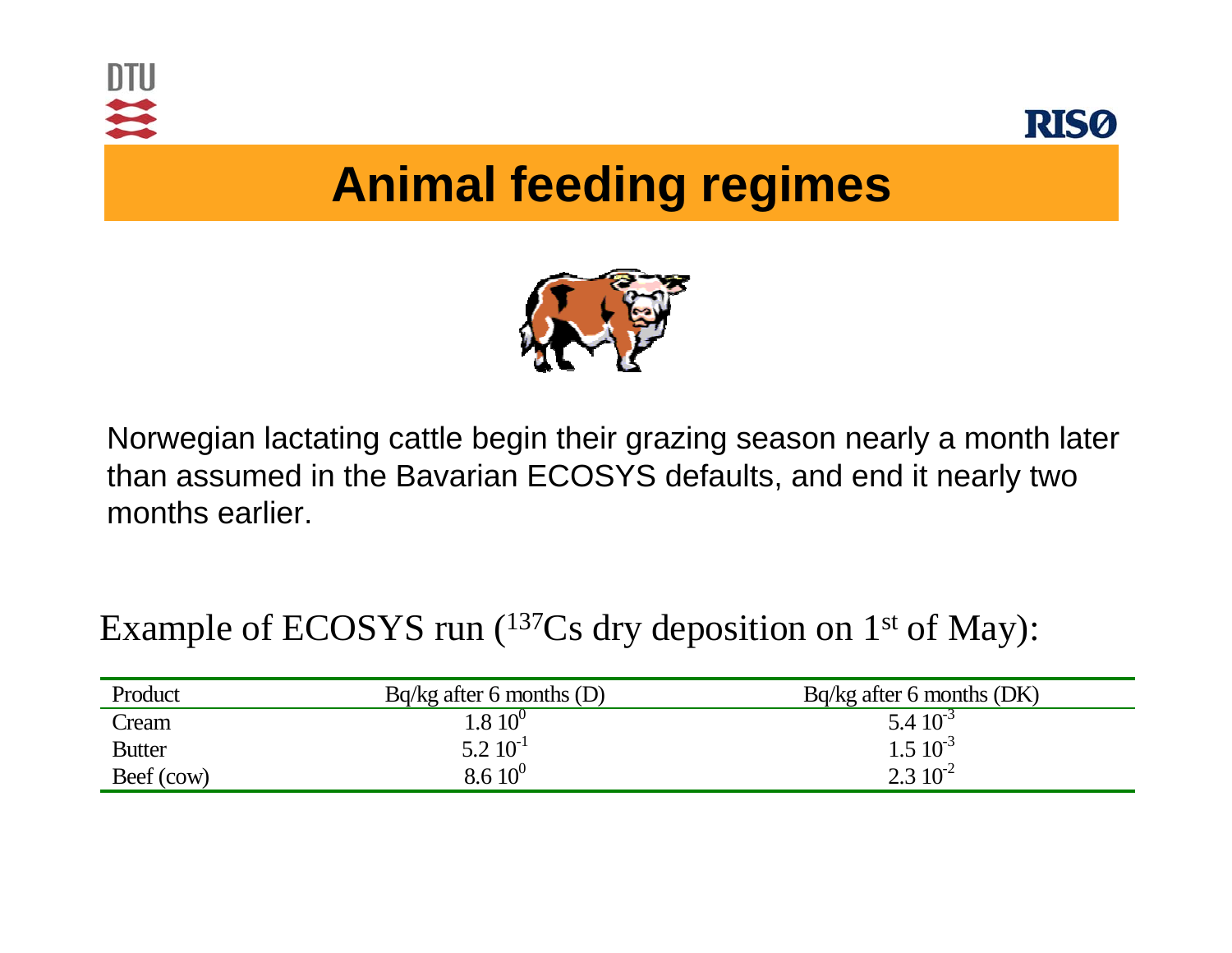



### **Transfer factors in relation to soil classification**

For all Nordic countries (except the Faroes) soil type data exists on grids (typically 10-100 points per 1000 hectares) that could b e used to select loc ation specific transfer factors for crop uptake.

For th e Faroes, such data is available f o r selected localities.

An assessment was made in PardNor of:

- $\bullet$  Availability of gridded soil classification data (primarily texture classes)  $\overline{\phantom{a}}$
- Resolution of grid (e.g., # loc ations sampled per 100 ha, or grid mesh size)
- The owner of the data
- The age of the data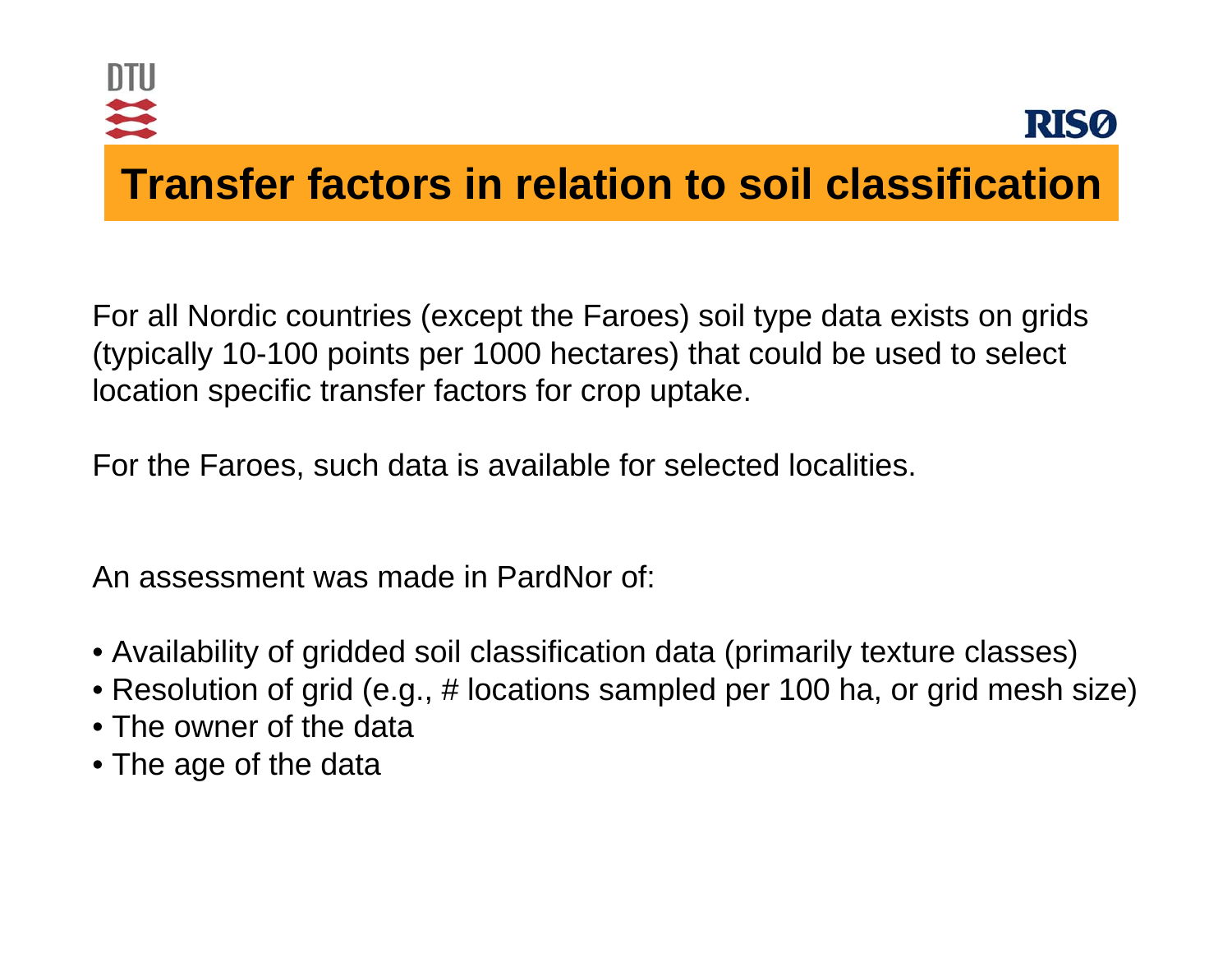

**RISO** 

#### **Transfer factors in relation to soil classification**

|                    | <b>ECOSYS</b><br>default             |           | New review<br>value                  |  |
|--------------------|--------------------------------------|-----------|--------------------------------------|--|
| <b>Plant group</b> | $Bq kg^{-1} f w/$<br>$Bq kg^{-1} dw$ | Soil type | $Bq kg^{-1} f w/$<br>$Bq kg^{-1} dw$ |  |
| Grass<br>pasture   | 1                                    | Sand      | 0.058                                |  |
|                    |                                      | Loam      | 0.038                                |  |
|                    |                                      | Clay      | 0.036                                |  |
|                    |                                      | Organic   | 0.15                                 |  |
| Maize<br>(grain)   | 0.01                                 | Sand      | 0.042                                |  |
|                    |                                      | Loam      | 0.014                                |  |
|                    |                                      | Clay      | 0.010                                |  |
| Potatoes           | 0.01                                 | Sand      | 0.020                                |  |
|                    |                                      | Loam      | 0.0074                               |  |
|                    |                                      | Clay      | 0.0053                               |  |
|                    |                                      | Organic   | 0.012                                |  |



Figure 12b. Exchangeable potassium

levels in the plough layer.